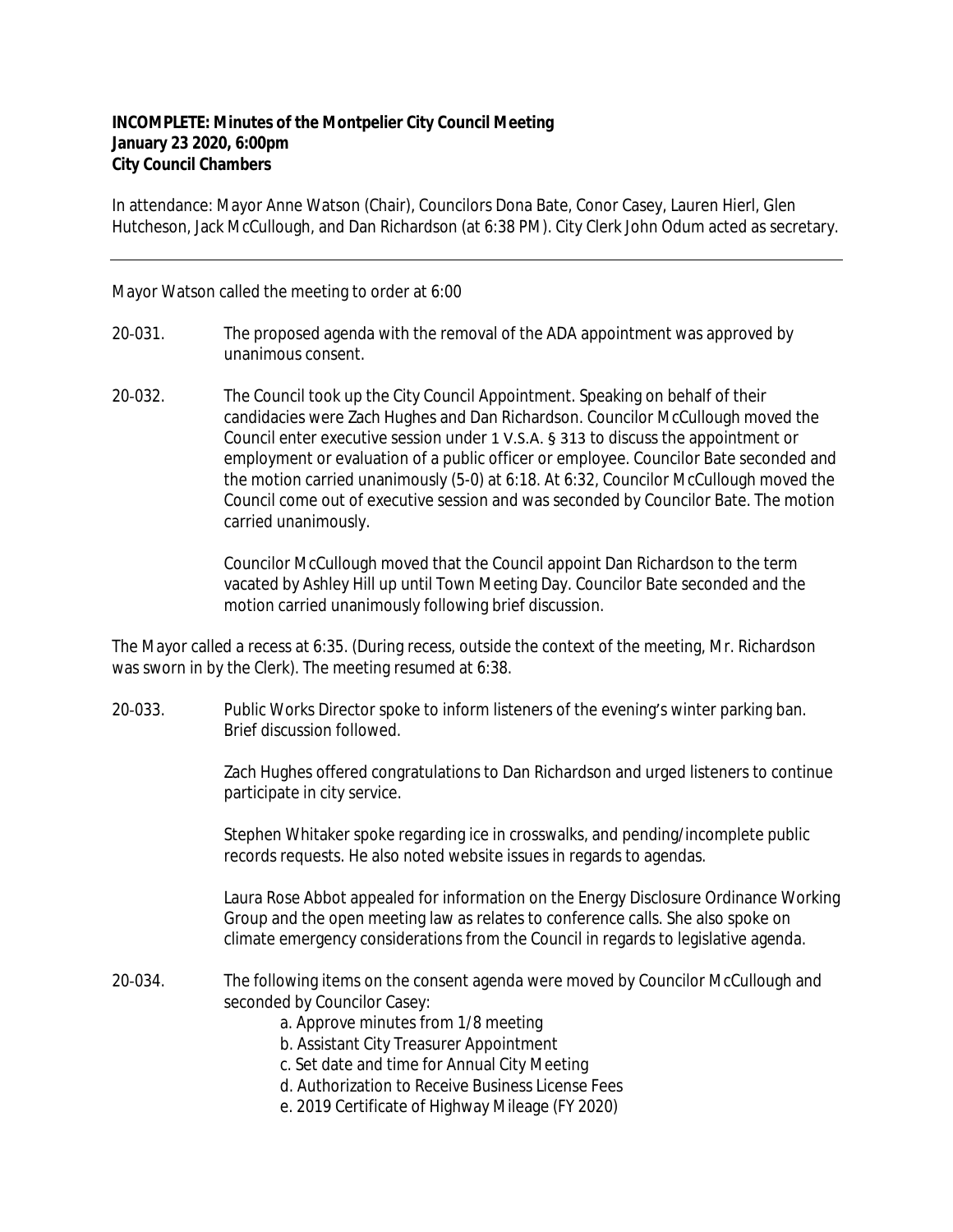## f. Payroll & Bills

The motion passed unanimously.

- 20‐040. The Dog Ordinance, 2nd Public Hearing was opened at 6:49. Included in discussion were comments from Stephen Whitaker and Lara Rose Abbott. After discussion, the public hearing was closed at 6:54. Councilor Bate moved to adopt the proposed language for the dog nuisance ordinance amendment. Councilor Hierl seconded and the motion carried unanimously.
- 20‐039. The Council received a Water Resource Recovery Facility phase 2 presentation from Kurt Motyka, Chris Cox, and Ian Lynch. Discussion included comments from Geoff Fitzgerald. And David Piterski. Councilor Bate moved to authorize the Department of Public Works to enter into negotiations with Energy Systems Group for a project development agreement to advance Phase 2 of the CHP project. Councilor McCullough seconded. After more discussion, the motion carried unanimously.
- 20‐036. The Budget Public Hearing was opened at 7:36 with an overview from the City Manager. Participating in discussion were Kim Cheney, Stephen Whitaker, Bill Kaplan, Stephen Mills, and Laura Rose Abbot.

Councilor Casey moved the Council shift \$25,000 budgeted for the Montpelier Development Corporation to CIP. Councilor Hutcheson seconded. After discussion, the motion failed on a 4-2 vote (Councilors McCullough and Casey voting aye, all other nay).

Councilor Hierl moved to add a contingency to the MDC line item in the budget to insure full transparency of where money is spent at the end of the year and to include statements from previous years' financial disclosures. Councilor Richardson seconded and the motion carried unanimously.

The Mayor closed the public hearing at 9:33. Councilor McCullough moved to finalize the fiscal 2021 budget as adopted with all the changes, and that we set it for the City Meeting ballot. Councilor Hierl seconded and the motion carried unanimously.

- 20‐038. Councilor McCullough moved to accept the petitions for the ballot item from Central Vermont Home Health and Hospice. Councilor Casey seconded and the motion carried unanimously.
- 20‐037. The Annual City Meeting Warning public hearing was opened at 9:41. The hearing was closed at 9:42. Councilor Richardson moved to approve the warning for the Annual City Meeting. Councilor Bate seconded and the motion carried unanimously.
- 20-043. Councilor Bate thanked Mr. Cheney for his participation in budget discussions. She also appealed for volunteers on Town Meeting Day.

Councilor Casey offered an update on the non-citizen voting charter change.